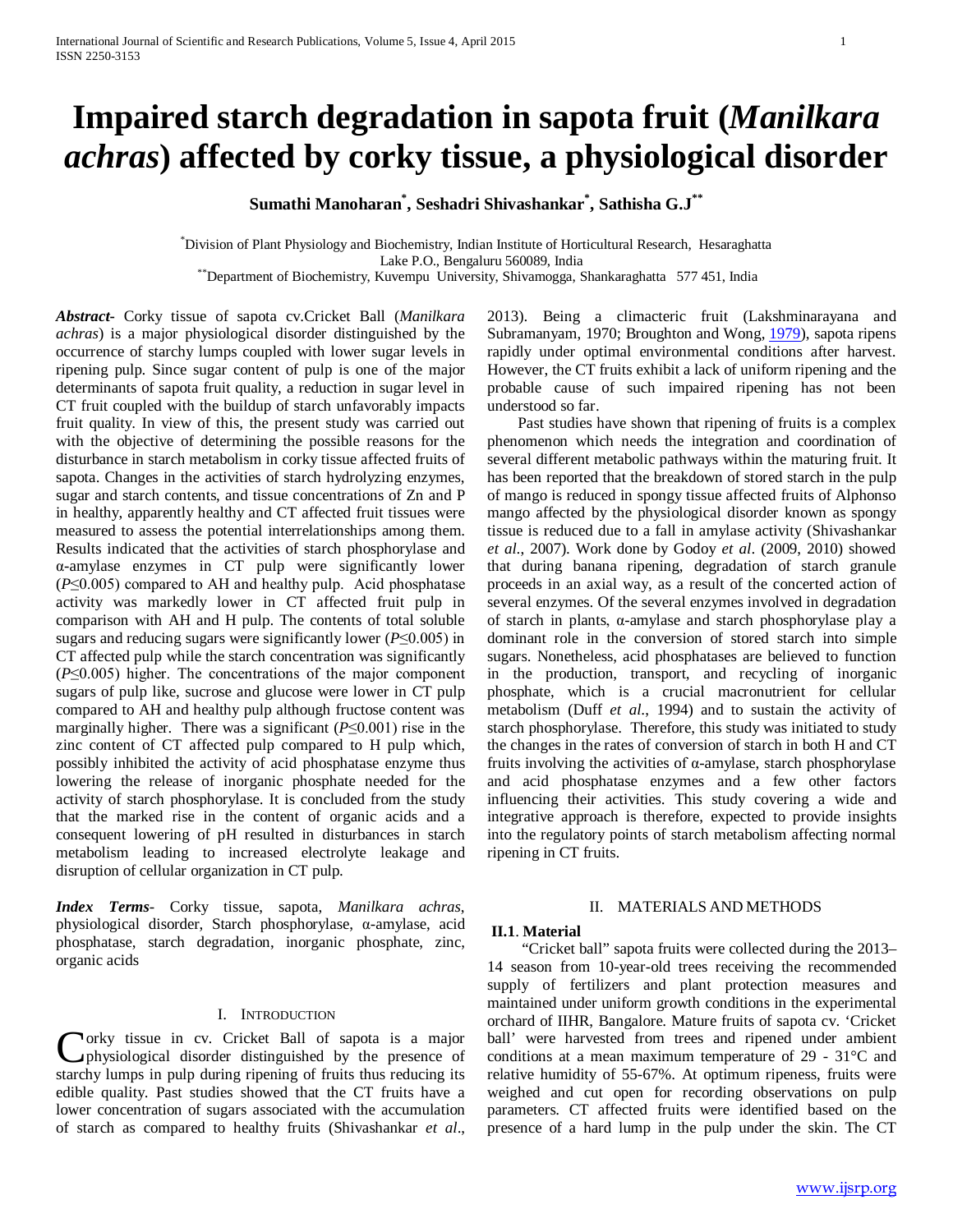affected tissue (A), the apparently healthy (AH) tissue surrounding the hard lump which remained free from symptoms and healthy (H) tissue from non- affected fruit were collected for analysis.

## **II.2**. **Enzyme assays**

## **II.2.1. Acid phosphatase (EC 3.1.3.2)**

 Acid phosphatase enzyme was extracted according to Murray (1980). 5g of the sample was ground in a chilled mortar with acid – washed sand and 20 mL of chilled 50 mM Tris – HCl buffer (pH 7.6) containing 1 mM EDTA. The homogenate was filtered through double layers of cheesecloth and centrifuged at 20,000 g for 20 min. The supernatant was used for the enzyme assay. Acid phosphatase activity was assayed by adding 0.2 mL of enzyme extract to 1 mL of 5.5 mM *p* – nitrophenyl phosphate (*p* – NPP) in 55 mM citrate buffer (pH 4.8). The reaction mixture was incubated at 37°C and the reaction was terminated by the addition of 10 mL of 200 mM NaOH. The amount of *p*– nitrophenol released was estimated by recording the absorbance at 405 nm. The assay was performed in triplicate and acid phosphatase activity expressed as μmol *p* – nitrophenol released  $\min^{-1} g^{-1}$  fresh wt

## **II.2.2.** *α***-Amylase** (**EC 3.2.1.1)**

 *α*-Amylase was extracted by homogenizing 1.0 g of pulp in 10 mL of 16 mM sodium acetate buffer, pH 4.8, containing 0.5 M NaCl and centrifuged at  $10,000 \times g$  for 10 min at 4°C. Fivehundred µL of the supernatant was added to a reaction mixture containing  $0.5$  mL of  $1\%$  (w/v) starch dissolved in the same extraction buffer and incubated for 30 min at 20°C. A zero time blank containing all the above components was also maintained. The reaction was terminated by adding 0.5 mL dinitro salicylic acid (DNS) reagent and heated for 5 min on a boiling water bath. The mixture was made up to a final volume of 20 mL and its absorbance was read at 540 nm (Bernfeld, 1955). *α*-Amylase activity was expressed as mg maltose liberated  $g^{-1}h^{-1}$ .

## **II.2.3. Starch phosphorylase (EC 2.4.1.1)**

 The crude enzyme preparation was carried out at 2 - 4°C. 5g of pulp tissues were weighed in to a precooled pestle and mortar and ground into a fine powder in liquid nitrogen. The crude enzyme was prepared using an extraction medium (1:1 w/v) consisting of 50mM Hepes, pH 7.5, 5mM  $MgCl<sub>2</sub>$ , 0.2% Triton X 100 and 20mM β–mercaptoethanol. The slurry obtained was filtered through a double-layer of cheesecloth, and centrifuged at  $15000 \times g$  for 20 min. The clear supernatant obtained was used as the crude enzyme

 Starch phosphorylase activity was determined following Surendranathan and Nair (1973) by assaying the inorganic phosphate formed in the reaction mixture. The reaction mixture consisted of 50 mM HEPES buffer, pH 7.5, 5 mM  $MgCl<sub>2</sub>$ , 10 mM β-mercaptoethanol, 0.4 mL 0.5% starch, 20 mM potassium phosphate buffer, 0.1mL of crude enzyme extract and water to a final volume of 1 mL. To the reference tube 0.2 mL of 20% TCA was added prior to the addition of the enzyme. The reaction mixture was incubated at 30ºC for 20 min. The supernatant was assayed for enzyme activity following Fiske and Subbarow (1925).

#### **II.3. Protein**

 Protein content was determined by the method of Bradford (1976**)** using BSA as the standard. 25µL of extract and 75µL of distilled water were added into a test tube. Then 5 mL of Bradford solution was added, the mixture was vortexed and incubated at room temperature. Absorbance at 595 nm was recorded using a spectrophotometer. Protein content in the sample was estimated based on the standard curve prepared using BSA.

### **II.4. Total and reducing sugar**

 Total soluble sugars from mature ripe fruits were extracted in boiling 80% ( $v/v$ ) ethanol, centrifuged at 3,000  $\times g$  for 10 min. at 25°C, and the supernatant was evaporated to dryness on a boiling water bath. The sugars in the dry residue were then redissolved in 2 ml of distilled water. Reducing sugars in the extract were estimated following Miller (1972). 200 µL of each extract was mixed with 800 µL of water and 500 µL of dinitro salicylic acid (DNS) reagent and heated on a boiling water bath for 5 min. The final volume was made up to 20 mL with water and absorbance was read at 540 nm using a DU-64 spectrophotometer (Beckman Instruments Inc., Fullerton, CA, USA). The concentration of reducing sugars was calculated from a standard curve and expressed as mg maltose equivalents  $g^{-1}$ fresh weight (FW). The concentration of total soluble sugars in the extract was estimated after acid hydrolysis. One mL of concentrated HCl was added to 10 mL of each extract, mixed and incubated overnight at 37°C. The hydrolysate was neutralised with 10 M NaOH, using phenolphthalein as the indicator. The final volume was made up to 20 mL with water, and the concentration of reducing sugars in the extract was measured, as described above and expressed as mg maltose equivalents  $g^{-1}$ FW.

## **II.5. Starch**

 Starch content was estimated according to Mc Cready *et al*. (1950). The 80% (v/v) ethanol-insoluble residue obtained after extraction of sugars was mixed with 6 mL of  $52\%$  (v/v) perchloric acid. The mixture was incubated at 0°C for 20 min and centrifuged at  $3000 \times g$  for 10 min at room temperature. The volume of the supernatant was made up to 20 mL with water and a 10 mL aliquot was acid hydrolysed, as described above. The concentration of reducing sugars was measured as described above. Starch concentrations were expressed as mg  $g^{-1}$  FW.

## **II.6. HPLC analysis of sugars**

 The identification and quantification of sugars was performed by HPLC according to the method described by Galdón *et al.* (2009). One g of the frozen sapota fruit pulp was directly transferred to polypropylene tubes and mixed with 2 mL of 4:1 ethanol: water. The tubes were put in an ultrasound bath for 5 min and centrifuged for 5 min at 1090×g. The supernatant was carefully collected so as to prevent contamination. Two mL of 4:1 ethanol: water was added to the pellet and placed in the ultrasound bath and centrifuged again. The two supernatants were mixed and concentrated under a continuous stream of nitrogen until all the ethanol was removed and the residue was dissolved in 5 mL of 50% acetonitrile and passed through a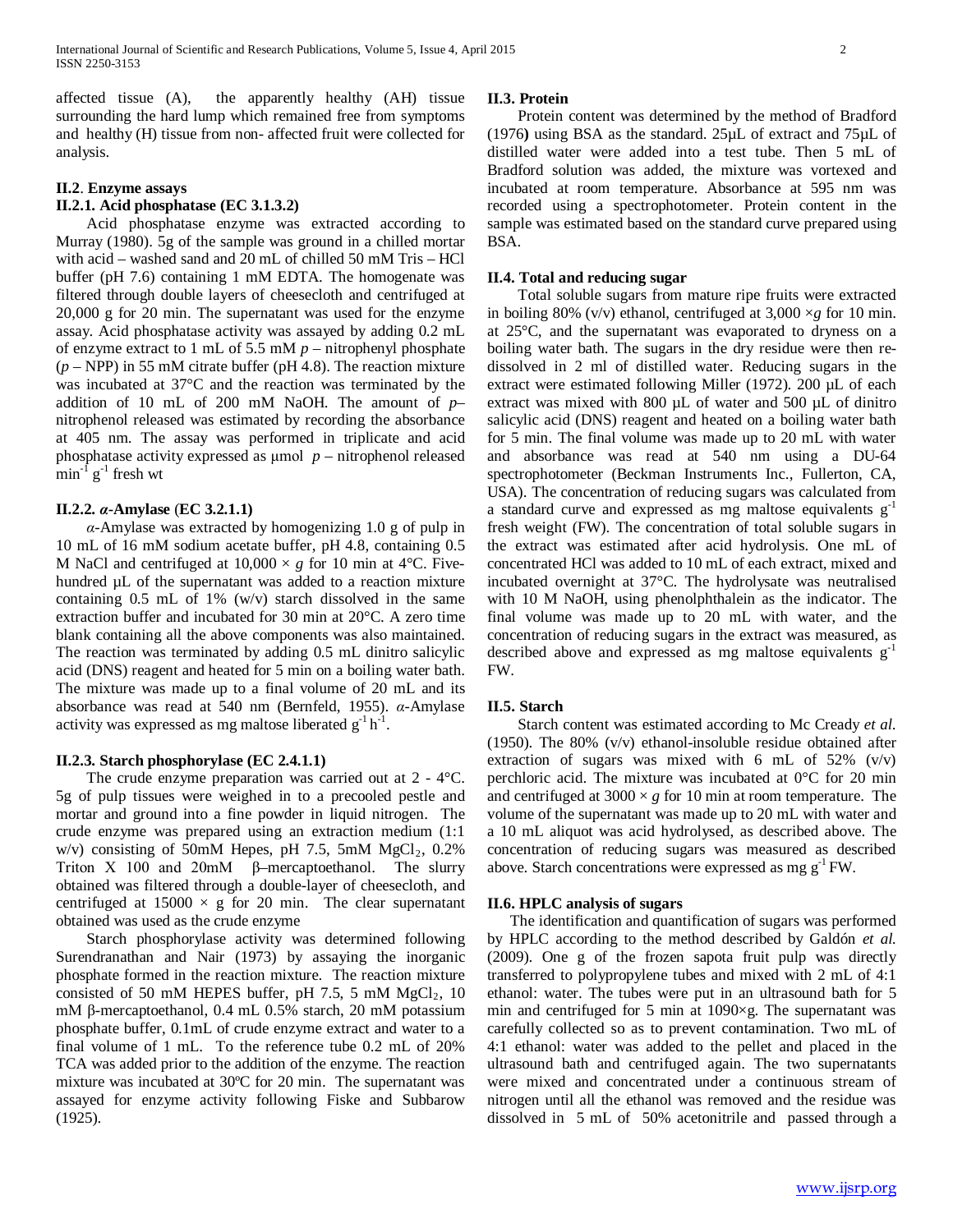0.45 μm filter GHP (Waters, Millford, MA, USA) prior to HPLC analysis.

 The analysis was performed by Shimadzu LC-10 AD VP high performance liquid chromatography system under isocratic conditions at  $25\pm1$  °C. The mobile phase consisted of (A) acetonitrile; (B) water  $(70:30)$ . Flow rate was set at 1mL min<sup>-1</sup> and injection volume was 10 μL. The analytical column Alltech-NH<sub>2</sub> (4.6 mm×250 mm×5 μm) was used for separation and detected by refractive index detector (RID-10A). Total time of analysis was up to 30 min. The identification of sugars in sample was done by comparison of retention times of individual sugars with reference standards. The quantification of sugars was done based on comparison of peak areas obtained from the reference standards. Concentrations were expressed as g  $100g^{-1}$  FW.

## **II.7. HPLC analysis of organic acids**

 The organic acids were determined using a HPLC method with diode array detector described by Suárez *et al*. (2008) with slight modifications. The organic acids of sapota pulp samples were extracted by distilled water  $(1:10, w/v)$ , clarified by centrifuging at 3150 x g for 10 minutes and the supernatant was membrane filtered (0.45 μm) before injection.

 Organic acid was analyzed by Shimadzu LC-10 AD VP high performance liquid chromatography (HPLC) system containing quaternary pump, autosampler, and diode array detector with Zorbax SB-Aq C18 column (150 mm  $\times$  4.6 mm ID, 5 µm) (Agilent Technology, Santa Clara, CA. USA). Chromatography separation was performed at 25°C with a flow rate of 0.4 mL/min. The mobile phase was carried out with 1% monopotassium phosphate (KH2PO4, pH 2.5). Absorbance was measured at 214 nm. The detected organic acids calculated using calibration curves prepared using 10 μL each of the standard (Sigma, St. Louis, MO, USA) and expressed as g 100g-1 FW*.*

### **II.8. Zinc and phosphorous**

 One g of oven-dried seed was digested with 10 mL of 9:4 (v/v) mix of 16 M nitric acid: 11.6 M perchloric acid. Zinc and phosphorous concentrations were estimated according to Jones *et al.* (1991) using an AAnalyst-200 atomic absorption spectrometer (Perkin-Elmer, Waltham, MA, USA).

## **II.9. Electrolyte leakage and pH**

 1.0 g of pulp tissue was suspended in 10 mL of distilled water and electrolyte leakage was measured as conductance using a conductivity bridge (ELICO model CM-180) and expressed as dS/ m. pH was recorded using a combination electrode.

## **II.10. Statistical analysis**

 Experimental data were subjected to ANOVA adapting the Fisher's analysis of variance technique (Panse and Sukhatme, 1978) and mean values were tested for significance using Student's t-test. The results were expressed as mean ± standard error (SE).

## III. RESULTS

 Results presented in Figure 1 showed that the acid phosphatase activity decreased from 2.13 in H pulp to 1.98 in

AH and 1.80 in CT pulp.  $\alpha$ -amylase activity showed a reduction of 47.8% in CT pulp compared to H pulp. Similarly, starch phosphorylase activity was significantly lower in CT pulp (0.14) compared to AH $(0.30)$  and H pulp  $(0.52)$ .

 There was a 42.9% increase in the concentration of zinc in AH pulp and 79.2% in CT pulp compared to H. The phosphorus content showed a decrease of 42.9% in CT pulp and 23.1% in AH pulp as compared to H pulp. The level of organic acids increased significantly in AH (18.42) and further up in CT (20.85) pulp compared to healthy pulp. The pH of CT pulp was lower (5.30) compared to AH (5.42) and H pulp (5.81) while the EC was higher in CT (0.92) pulp compared to AH (0.87) and H (0.77) pulp (Table 1).

 The level of total sugar, reducing sugar and starch in pulp of healthy, AH and CT affected fruit presented in Figure 2 showed that there was a significant decrease of 37.8% and 30.7% respectively of total sugar and reducing sugar in CT pulp in comparison with AH and H pulp while starch content was significantly higher in CT (63.7%) pulp and AH (38.7%) compared to healthy pulp.

 HPLC analysis of sugars showed that the concentration of glucose and sucrose declined by 13.7% and 19.9% respectively in CT pulp compared to H pulp while fructose content increased by (7.1%) in CT (Figure 3).

## IV. DISCUSSION

## **IV.1. Inhibition of starch degradation in CT pulp**

As shown in Figure 1, the activities of both  $\alpha$ -amylase and starch phosphorylase declined significanltly in CT pulp compared to healthy pulp indicating that starch breakdown was affected in CT pulp. Since amylase is primarily involved in breaking down starch molecule, the reduction in amylase represented a disturbance in starch metabolism in CT tissue. Besides, the starch phosphorylase enzyme activity also reduced drastically in CT pulp showing that starch breakdown was significantly affected in CT pulp. Starch phosphorylase activity is dependent on acid phosphatase activity for supply of inorganic phosphate and since acid phosphatase activity also reduced in CT pulp, it was clear that the short supply of inorganic phosphate resulted in a reduction of starch phosphorylase. As a consequence, starch metabolism was hampered in CT pulp

 Incomplete ripening is a serious problem in CT affected sapota fruit which leads to the appearance of starchy lumps within the pulp mass. It is a well established fact that the process of fruit ripening is associated with various biochemical processes, the foremost being the conversion of starch to sugars (Marriott *et al*., 1981). Accordingly, activities of several enzymes involved in the conversion of starch to sugars have been reported to increase during ripening. One of the key enzymes responsible for the starch-sugar conversion is starch phosphorylase which catalyzes the phosphorolytic cleavage of starch resulting in the production of sugar phosphates that are needed for the increased respiratory and biosynthetic reactions that occur during ripening (Iyare and Ekwukoma, 1992). The phosphorolysis of starch by phosphorylase occurs in the presence of inorganic phosphate obtained from the hydrolysis of esters of orthophosphate by phosphatases which help to maintain the phosphate pool needed for fruit ripening (Fernandez and Jouve, 1990; Vincent *et al*.,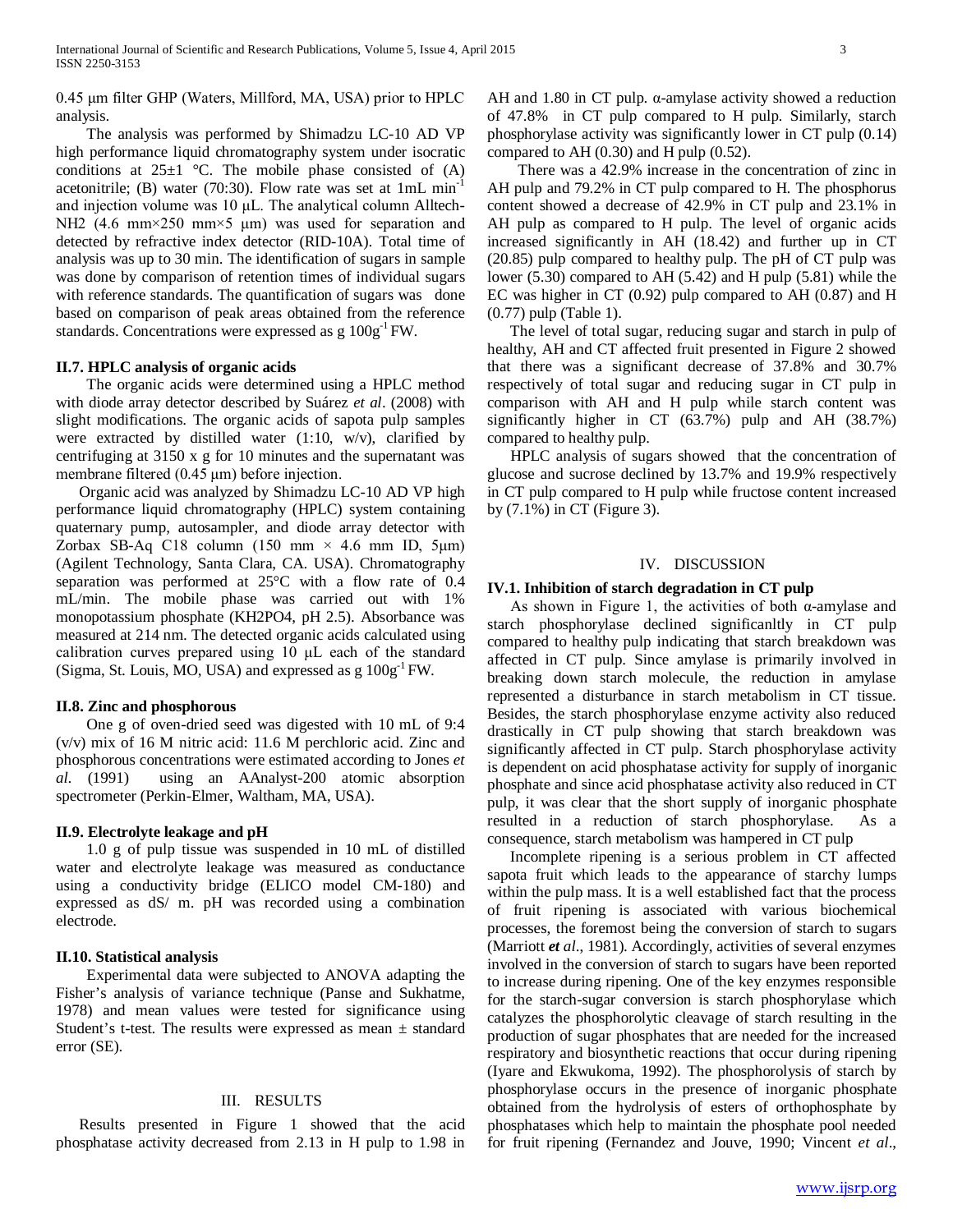1992). Hence, the metabolism of inorganic phosphate is of critical importance in fruit ripening (Julie *et al*., 2000; Bozzo *et al*., 2002). In view of this, studies were carried out on the changes in amylase, starch phosphorylase and acid phosphatase in both healthy and CT affected sapota fruits.

 Results presented in Figure 1 showed that acid phosphatase activity in the pulp of CT fruit recorded a steady decline from H to AH and a rapid decline in CT. Acid phosphatase catalyzes the hydrolysis of inorganic phosphate from a broad range of phosphate monoesters and anhydrides with a pH optimum ranging from 4-7 (Vincent *et al*., 1992). It may be noted that the content of organic acids in CT fruit showed a marked increase. This might have possibly accounted for the decrease of pH in CT pulp compared to H fruit. However, since the decrease of pH was marginal, ranging from 5.81 in H to 5.30 in CT, it was unlikely that the decrease in acid phosphatase activity of CT fruit was related to the lower pH of pulp, as acid phosphatase shows optimum activity over abroad range of pH.

#### **IV.2. Increased zinc levels inhibit acid phosphatase activity**

 From the data presented in Table 1, it was also noted that the concentration of zinc in AH and CT were significantly higher compared to H pulp. Incidentally, a higher level of  $\text{Zn}^2$  is known to inhibit acid phosphatase activity. Inhibition of acid phosphatase isolated from red kidney bean (Cashikar *et al*., 1997) and banana fruit (Turner & Plaxton, 2001) by  $\text{Zn}^{2+}$  have been reported. It was therefore, likely that the decrease in acid phosphatase activity from H to CT was possibly related to the increase in the concentration of Zn. Higher zinc content in plants is also known to reduce the uptake of P and Fe and enhance the production of free radicals causing toxicity symptoms (Prasad *et al*., 1999; Vitosh *et al*., 1994; Teige *et al.*, 1990; Ruano *et al*., 1988). In this study also, it was found that the level of P was lower in both AH and CT fruit compared to H pulp (Table 1) clearly supporting the previous findings. Further, the ability of Zn to increase free radical production might lead to membrane damage which, in turn, would result in an increase of electrical conductivity as evidenced from the results of the present study in which EC rose from 0.772 in H pulp to 0.922 in CT pulp. Thus, the increase of EC indicated the breakdown of cell structure and loss of tissue integrity, possibly due to higher level of Zn in CT fruits. Further, starch phosphorylase activity also decreased in CT fruit due to a reduction in the supply of inorganic phosphate. A concurrent reduction in the activity of amylase in CT fruit resulted in the accumulation of starch in pulp associated with a lower level of total and reducing sugars in pulp. Thus, a reduction in the activities of amylase, acid phosphatase and starch phosphorylase together with increased concentration of Zn and lower pH in CT fruit mainly contributed to incomplete conversion of starch into sugars. This was reflected in the marked reduction of glucose and sucrose in CT fruit (Figure 2) although the fructose content of CT fruit showed a marginal increase.

## V. CONCLUSION

 Summing up, the results clearly showed that starch metabolism into sugars was disturbed in CT due to a combination of factors involving the reduction in the activities of starch degrading enzymes and a decrease of acid phosphatase activity, possibly induced by high levels of Zn in CT pulp. Increased Zn level could also lead to the production of free radicals damaging cell organelles and an increase of electrical conductivity signifying destruction of cellular structure. The concurrent accumulation of organic acids results in a fall in the pH of the cells thus leading to further disturbances in metabolism and disruption of cellular organization in CT pulp.

#### **REFERENCES**

- [1] Bernfeld, P. (1955). Amylases. In: Methods in Enzymology. (Colowick, S. P. and Kaplan, N.O., Eds.). Academic Press, NY, USA. 149-158.
- [2] Bozzo, G.G., Raghothama, K.G. and Plaxton, W.C. (2002). Purification and characterization of two secreted purple acid phosphatase isozymes from phosphate starved tomato (Lycopersicon esculentum) cell cultures. European Journal of Biochemistty, 269:6278-6280.
- [3] Bradford, M.M. (1976). A rapid and sensitive method for the quantitation of microgram quantities of protein utilizing the principle of protein-dyebinding. Analytical Biochemistry, 72: 248-254.
- [4] Broughton, W.H. and Wong, H.C. (1979). Storage conditions and ripening of chiku fruits (Achras zapota). Scientia Horticulturae, 10:377-385.
- [5] Cashikar,A.G., Kumaresan, R. and Rao, N.M. (1997). Biochemical Characterization and Subcellular localization of the Red Kidney Bean Purple Acid Phosphatase'. Plant Physiology, 114: 907-915.
- [6] Duff, S.M.G., Sarath, G. and Plaxton, W.C. (1994). The role of acid phosphatase in plant phosphorus metabolism. Physiologia Plantarum, 90:791 – 800.
- [7] Fernandez, J.A. and Jouve, N. (1990). Chromosomal localization of genes encoding a leaf phosphatase and a cathodal peroxidase in the wild barley ( Hordrom chi1t'flst). Journal of Heredity, 81: 211 -214.
- [8] Fiske, C. H. and Subbarow, Y. (1925). The colorimetric determination of phosphorus. Journal of Biological Chemistry, 66: 375-400.
- [9] Galdón, B. R., Rodríguez, C. T., Rodríguez, E. M. R. and Romero, C. D. (2009). "Fructans and Major Compounds in Onion Cultivars (Allium cepa)." Journal of Food Composition and Analysis, 22: 25-32.
- [10] Godoy, A.D., Cordenunsi, B.R., Lajolo, F.M, Nascimento, J.R.O.D. (2010). Differential display and suppression subtractive hybridization analysis of the pulp of ripening banana. Scientia Horticulturae, 124: 51-56.
- [11] Godoy, A.D., Morita, R.J., Cordenunsi, B.R., Lajolo, F.M. and Nascimento, J.R.O.D. (2009). Expression analysis of a set of genes related to the ripening of bananas and mangoes. Brazilian Journal of Plant Physiology, 21(4): 251-259.
- [12] Iyare, O.A. and Ekwukoma, B.O. (1992). Changes in the activities of carbohydrate – degrading enzymes with ripening in Musa paradisiaca. Journal of Science and Food Agriculture, 58:173-176.
- [13] Jones, J. B., Wolf, B. and Mills, H.A. (1991). Plant analysis handbook: A practical sampling, preparations, analysis, and interpretation guide. Athens, GA, Micro-Macro Publishing. 312 pp.
- [14] Julie, E.H., Simpson, R.J. and Richardson, A.E. (2000). The growth and phosphorus utilization of plants in sterile media when supplied with inositol hexaphosphate, glucose -1 – phosphate or inorganic phosphate. Plant Soil, 220: 165 -174.
- [15] Lakshminarayana and Subramanyam, H. (1970). Respiratory climacteric and chemical changes in the mango fruit. Journal of American Society and Horticultural Science, 95 (3): 333-337.
- [16] Marriott, J., Robinson, M. and Karikari, S.K. (1981). Starch and sugartransformation during the ripening of plantains and bananas. Journal of Science and Food Agriculture, 32:1021-1026.
- [17] Mc cready, R. M., Guggolz, J., Silviera, V. and Owens, H. S. (1950). Determination of starch and amylose in vegetables. Analytical Chemistry, 22:1156-1158.
- [18] Miller, G.L. (1972). Use of dinitrosalicylic acid reagent for determination of reducing sugar. Analytical Chemistry, 31: 426-428.
- [19] Murray, D.R.M. (1980). Some properties of an acid phosphatase isolated from the seed coats of developing pea seeds. Annals of Botany, 46: 499- 504.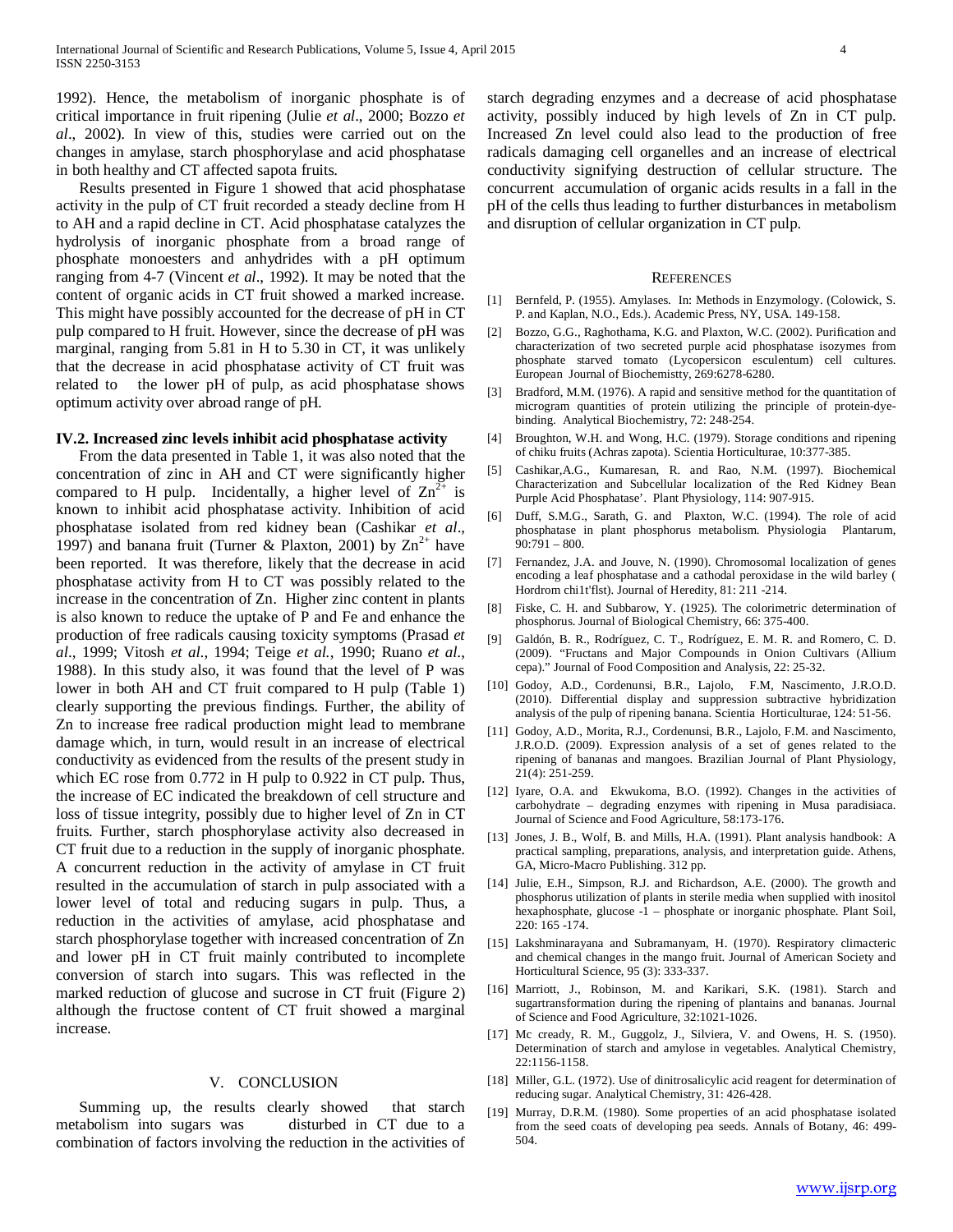- [20] Panse,V.G. and Sukhatme, P.V. (1978). Statistical Methods for Agricultural Workers. ICAR, New Delhi, India.108 pp.
- [21] Prasad, K.V.S.K., Paradha Saradhi, P. and Sharmila, P. (1999). Concerted action of antioxidant enzymes and curtailed growth under zinc toxicity in Brassica juncea. Environmental and Experimental Botany, 42: 1-10.
- [22] Ruano, A., Arcelo, J. and Oschenrieder, C. H. (1988). Growth andbiomass of zinc-toxic bush beans. Journal of Plant Nutrition, 11(5): 577-588.
- [23] Shivashankar, S., Ravindra,V. and Louis, L. (2007). Biochemical changes in seed and mesocarp of mango (Mangiferaindica L.) cv. 'Alphonso' and their significance during the development of spongy tissue. Journal of Horticultural Science and Biotechnology, 82:35-40.
- [24] Shivashankar, S., Jaya Joshi and Sumathi, M. (2013). The role of seed viability in development of corky tissue in sapota fruit. Journal of Horticultural Science and Biotechnology, 88: 671-677.
- [25] Suárez, M. H., Rodríguez, E. M. R. and Romero, C. D. (2008). "Analysis of Organic Acid Content in Cultivars of To-mato Harvested in Tenerife". European Food Research and Technology, 226: 423-435.
- [26] Surendranathan, K.K. and Nair, P.M. (1973). Alternation in carbohydrate metabolism of irradiated Cavendish banana. Phytochemistry, 12: 241- 249.
- [27] Teige, M., Huchzermeyer, B. and Sehultz, G. (1990). Inhibition of chloroplast ATPsenthease \ATPase is a primary effect of heavy metal toxicity in spinach plants. Biochemie und Physiologie der Pflanzen, 186: 165-168.
- [28] Turner, W.L. and Plaxton, W.C. (2001). Purification and Characterization of banana fruit acid phosphatase. Planta, 214: 243-249.
- [29] Vincent, J.B., Crowder, M.W. and Averill, B.A. (1992). Hydrolysis of phosphate monoesters: a biological problem with multiple chemical solutions. Trends in Biochemical Science, 17: 105-110.
- [30] Vitosh, M.L., Warncke, D.D. and Lucas, R.E. (1994). Zinc determine of crop and soil. Michigan StateUniversity Extension.

## AUTHORS

**First Author** – Sumathi MANOHARAN, Division of Plant Physiology and Biochemistry, Indian Institute of Horticultural Research, Hesaraghatta Lake P.O., Bengaluru 560089, India **Second Author** – Seshadri SHIVASHANKAR, Division of Plant Physiology and Biochemistry, Indian Institute of Horticultural Research, Hesaraghatta Lake P.O., Bengaluru 560089, India

**Third Author-** Sathisha GONCHIGAR. J, Department of Biochemistry, Kuvempu University, Shivamogga, Shankaraghatta 577 451, India

**Corresponding Author**– Seshadri SHIVASHANKAR, E-mail: [drsshivashankariihr@yahoo.co.in,](mailto:drsshivashankariihr@yahoo.co.in) Tel: 91-80-28466420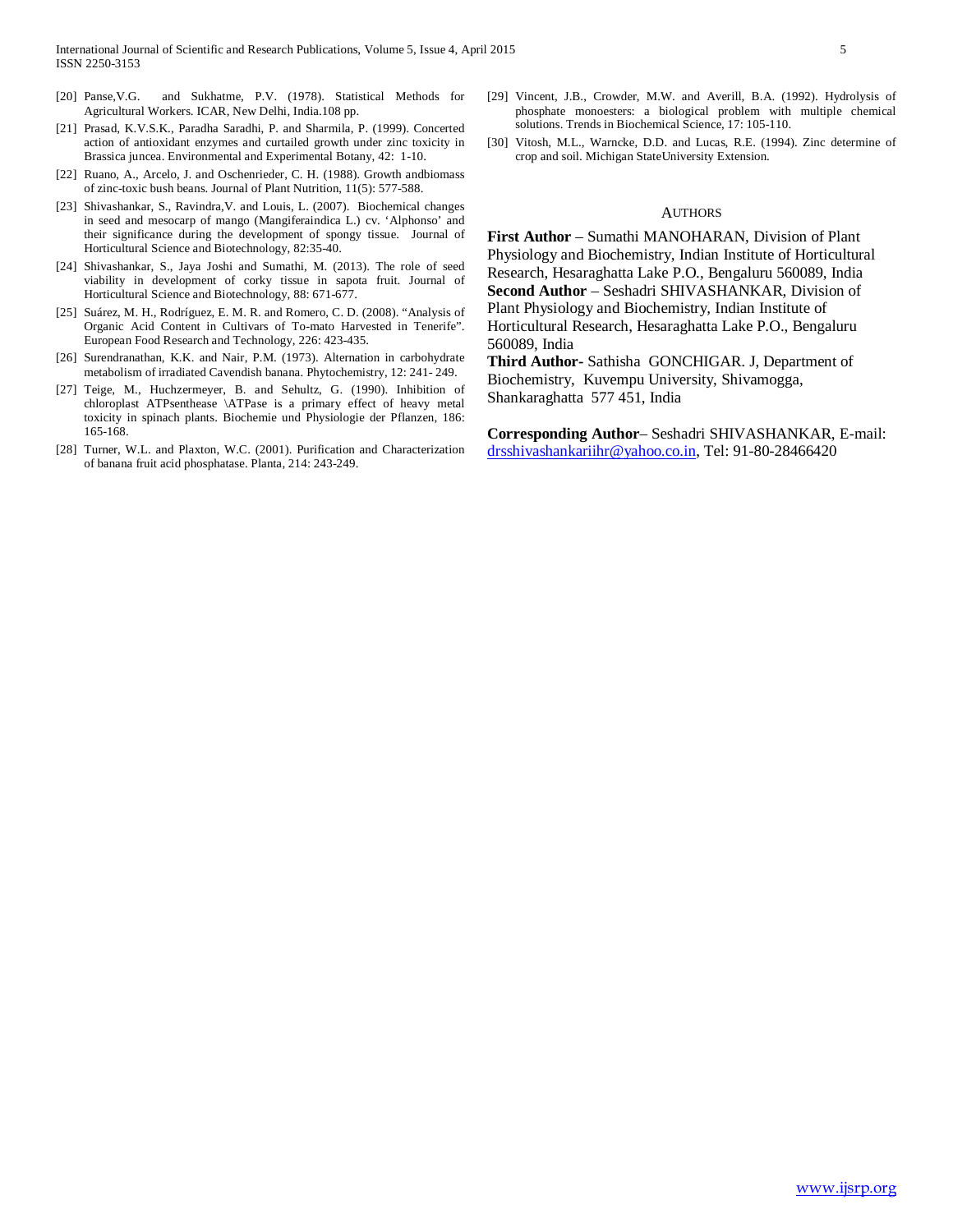International Journal of Scientific and Research Publications, Volume 5, Issue 4, April 2015 6 ISSN 2250-3153



**Figure 1: Activities of acid phosphatase, α-amylase and starch phosphorylase in healthy, apparently healthy and CT affected sapota fruit. Values are the means ±SE of five replicates**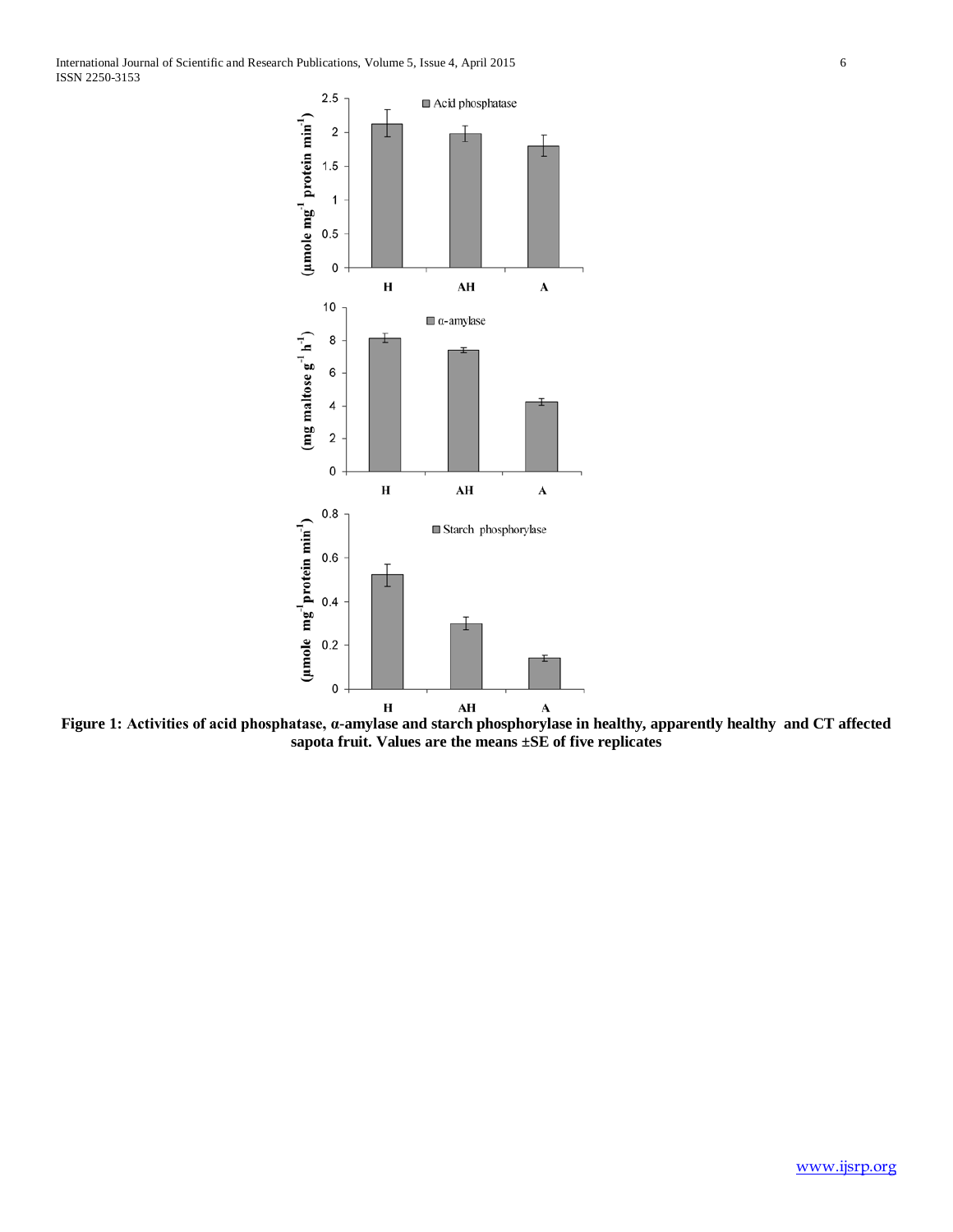

**Figure 2: Changes in the concentrations of sugar and starch in pulp of healthy, apparently healthy and CT affected fruits. Values are the means ±SE of five replicates**



**Figure 3: Changes in the levels of component sugars in pulp of healthy, apparently healthy and CT affected fruits. Values are the means ±SE of five replicates.**

**Table 1: Mineral composition, organic acids, pH and conductivity of healthy, apparently healthy and CT affected pulp**

| <b>Parameters</b>                     | H                  | AH                 | A                  |
|---------------------------------------|--------------------|--------------------|--------------------|
| Phosphorus $(\%)$                     | $0.091 \pm 0.0045$ | $0.070 \pm 0.0024$ | $0.052 \pm 0.0032$ |
| $\text{Zinc (ppm)}$                   | $2.4 \pm 0.14$     | $3.4 \pm 0.16$     | $4.3 \pm 0.11$     |
| pH                                    | $5.81 \pm 0.23$    | $5.42 \pm 0.13$    | $5.30\pm0.18$      |
| Electrical conductivity $(dS/m)$      | $0.772 \pm 0.039$  | $0.873 \pm 0.017$  | $0.922 \pm 0.027$  |
| Total organic acids(g $100g^{-1}$ FW) | $17.54 \pm 0.70$   | $18.42 \pm 0.42$   | $20.85 \pm 0.34$   |

**Values are the means ±SE of five replicates.**